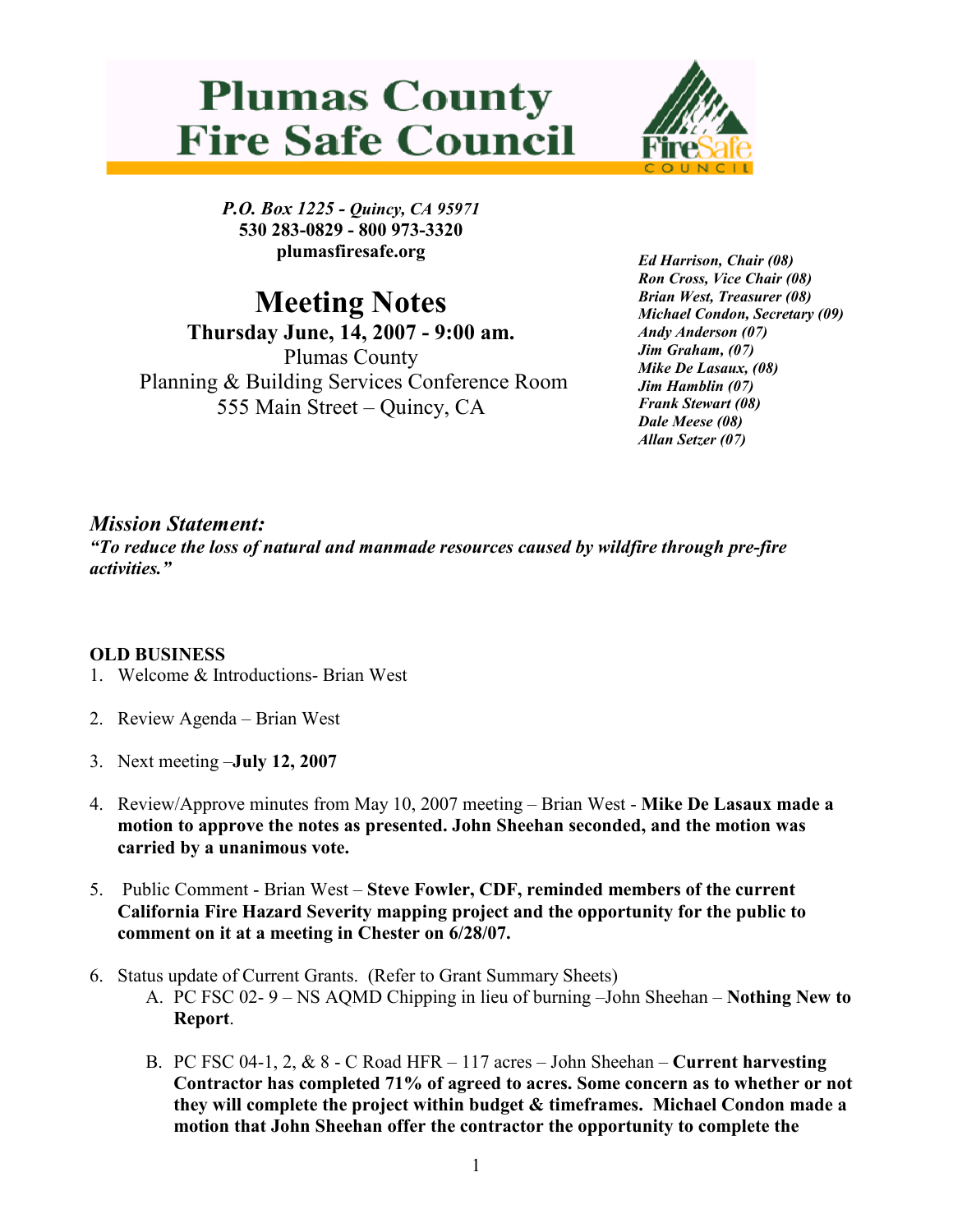contract under the original terms as agreed to and as adjusted or accept termination of the contract. Carl McDonald seconded. After discussion, the motion was carried by a unanimous vote.

- C. PC FSC 04-4 & 12 Canyon Dam HFR 900 acres– John Sheehan Solicitations for bids for the stewardship contract close on 6/29/07.
- D. PC FSC 04-6 County Stewardship Proposal John Sheehan Nothing New to Report.
- E. PC FSC 06-7 PC FSC Council Coordination John Sheehan Grant proposals have been approved for 4 Title III proposals. Awaiting a contract from PNF for the CA FSC Indian Valley HFR project. Work continues with website updates, sharing of firesafe information, press releases & associated grant activities.
- F. PC FSC 05-2  $& 6$  Whitehawk HFR- 121 acres John Sheehan Operations have begun this week.
- G. PC FSC 05-3 & 7 Greenhorn HFR 30 acres John Sheehan Bids are being evaluated. Bids are exceeding our estimated cost projects by a factor of 3-5 times. Part of this is due on this project to the co-gen plant in Quincy closing, and the small & step lot sizes on this project.
- H. PC FSC 05-4 & 8 Grizzly Ck. HFR- 128 acres John Sheehan Firestorm will begin working the hand portion this week. The RPF is working with CDF to obtain the necessary exemptions for harvesting.
- I. PC FSC 06-1  $\&$  8 West Almanor Community Club HFR 11 acres -John Sheehan This Project is completed and the signed CDF completion report is expected soon.
- J. PC FSC 03-1, 05-5, 06-2 & 5 Eastern Plumas HFR 175 acres John Sheehan RPF evaluating treatment options and costs. Due to SPI closing co-gen plant mastication on site is being considered in lieu of biomass operations.
- K. PC FSC 06-3  $& 9 -$  Massack HFR  $160$  acres -John Sheehan  $-$  Bids for treatment close on 6/20/07.
- L. PC FSC 06-4 & 10 Little Grass Valley HFR 111 acres John Sheehan Soper-Wheeler is in the process of locating an operator.
- M. PC FSC 06-6 La Porte Pines HFR 75 acres -John Sheehan Nothing New to Report.
- N. PC FSC 07-1 Indian Valley HFR-200 acres CA FSC John Sheehan Awaiting final contract from USFS.
- O. PC FSC 07-2 La Porte Road HFR 100 acres CDF Prop 40 John Sheehan Nothing New to Report.